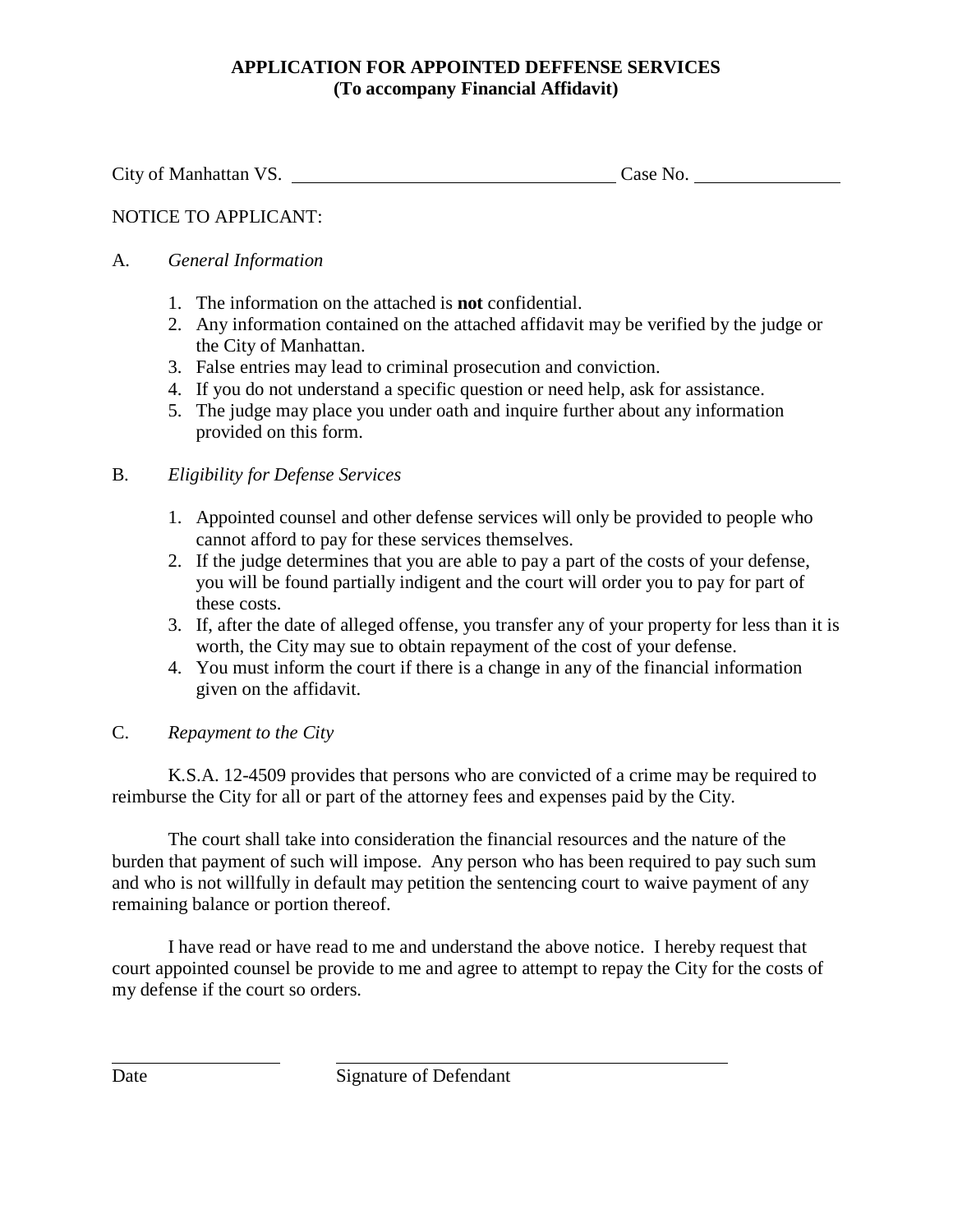# **FINANCIAL AFFIDAVIT**

**For Court Appointed Attorney**

|          |                                                                                                       |                                | Email (Required) <b>Example 2</b> and 2 and 2 and 2 and 2 and 2 and 2 and 2 and 2 and 2 and 2 and 2 and 2 and 2 and 2 and 2 and 2 and 2 and 2 and 2 and 2 and 2 and 2 and 2 and 2 and 2 and 2 and 2 and 2 and 2 and 2 and 2 and 2 a |                                                                                                                                                                                                                                                                                                                      |              |       |                      |                                                                                                                                          |  |  |  |
|----------|-------------------------------------------------------------------------------------------------------|--------------------------------|-------------------------------------------------------------------------------------------------------------------------------------------------------------------------------------------------------------------------------------|----------------------------------------------------------------------------------------------------------------------------------------------------------------------------------------------------------------------------------------------------------------------------------------------------------------------|--------------|-------|----------------------|------------------------------------------------------------------------------------------------------------------------------------------|--|--|--|
|          |                                                                                                       |                                |                                                                                                                                                                                                                                     | Name and address of spouse (If married—including common-law)                                                                                                                                                                                                                                                         |              |       |                      |                                                                                                                                          |  |  |  |
| 1.       |                                                                                                       |                                |                                                                                                                                                                                                                                     | Are you □ Self-employed □ Employed □ Unemployed                                                                                                                                                                                                                                                                      |              |       |                      |                                                                                                                                          |  |  |  |
|          |                                                                                                       |                                |                                                                                                                                                                                                                                     | If you are self-employed, what line of work?<br>If you are employed, who do you work for?<br>If you are unemployed, for how long?                                                                                                                                                                                    |              |       |                      |                                                                                                                                          |  |  |  |
|          |                                                                                                       |                                |                                                                                                                                                                                                                                     |                                                                                                                                                                                                                                                                                                                      |              |       |                      |                                                                                                                                          |  |  |  |
| 2.       |                                                                                                       |                                |                                                                                                                                                                                                                                     | List the places you have worked in the last six months:                                                                                                                                                                                                                                                              |              |       |                      |                                                                                                                                          |  |  |  |
| 3.       |                                                                                                       |                                |                                                                                                                                                                                                                                     | If you are employed, what is your monthly average gross pay?<br>BAH & BAS, without deducting voluntary allotments)                                                                                                                                                                                                   |              |       |                      | Note: Gross pay means the total pay before taxes are withheld. (If you are in the military it includes all pay and allowances, including |  |  |  |
| 4.<br>5. |                                                                                                       |                                |                                                                                                                                                                                                                                     | If he/she is self-employed, what line of work?<br>If he/she is employed, what is his/her average monthly gross pay?<br>If he/she is unemployed, for how long?<br>Does anyone else live with you, other than your dependents? $\Box$ Yes $\Box$ No<br>If yes, list their name, relationship to you, and their income: |              |       |                      | Is your husband or wife (including common law) Self-employed Employed Unemployed Don't have a husband or wife                            |  |  |  |
|          | Name                                                                                                  |                                |                                                                                                                                                                                                                                     |                                                                                                                                                                                                                                                                                                                      | Relationship |       | Gross Monthly Income |                                                                                                                                          |  |  |  |
|          |                                                                                                       | $\mathbf{1}$<br>$\overline{c}$ |                                                                                                                                                                                                                                     |                                                                                                                                                                                                                                                                                                                      |              |       |                      |                                                                                                                                          |  |  |  |
|          |                                                                                                       | 3                              |                                                                                                                                                                                                                                     |                                                                                                                                                                                                                                                                                                                      |              |       |                      |                                                                                                                                          |  |  |  |
| 6.       | Do you own a car, truck, or motorcycle $\Box$ Yes $\Box$ No If yes, provide information in box below: |                                |                                                                                                                                                                                                                                     |                                                                                                                                                                                                                                                                                                                      |              |       |                      |                                                                                                                                          |  |  |  |
|          |                                                                                                       |                                | Year                                                                                                                                                                                                                                | Make                                                                                                                                                                                                                                                                                                                 |              | Model | Value                | <b>Amount Owing</b>                                                                                                                      |  |  |  |
|          |                                                                                                       | $\overline{c}$                 |                                                                                                                                                                                                                                     |                                                                                                                                                                                                                                                                                                                      |              |       |                      |                                                                                                                                          |  |  |  |
|          |                                                                                                       | 3                              |                                                                                                                                                                                                                                     |                                                                                                                                                                                                                                                                                                                      |              |       |                      |                                                                                                                                          |  |  |  |
|          | 7.                                                                                                    |                                |                                                                                                                                                                                                                                     | maintenance, or other sources, including from a business? $\Box$ Yes $\Box$ No                                                                                                                                                                                                                                       |              |       |                      | Do you receive, or have you received in the past six months, income from rental property, public assistance, support, alimony,           |  |  |  |
|          | 8.                                                                                                    |                                | If yes, list amount of money available to you _____                                                                                                                                                                                 | Do you have money or cash in savings, checking accounts or other funds? $\Box$ Yes $\Box$ No                                                                                                                                                                                                                         |              |       |                      |                                                                                                                                          |  |  |  |
|          |                                                                                                       |                                |                                                                                                                                                                                                                                     |                                                                                                                                                                                                                                                                                                                      |              |       |                      |                                                                                                                                          |  |  |  |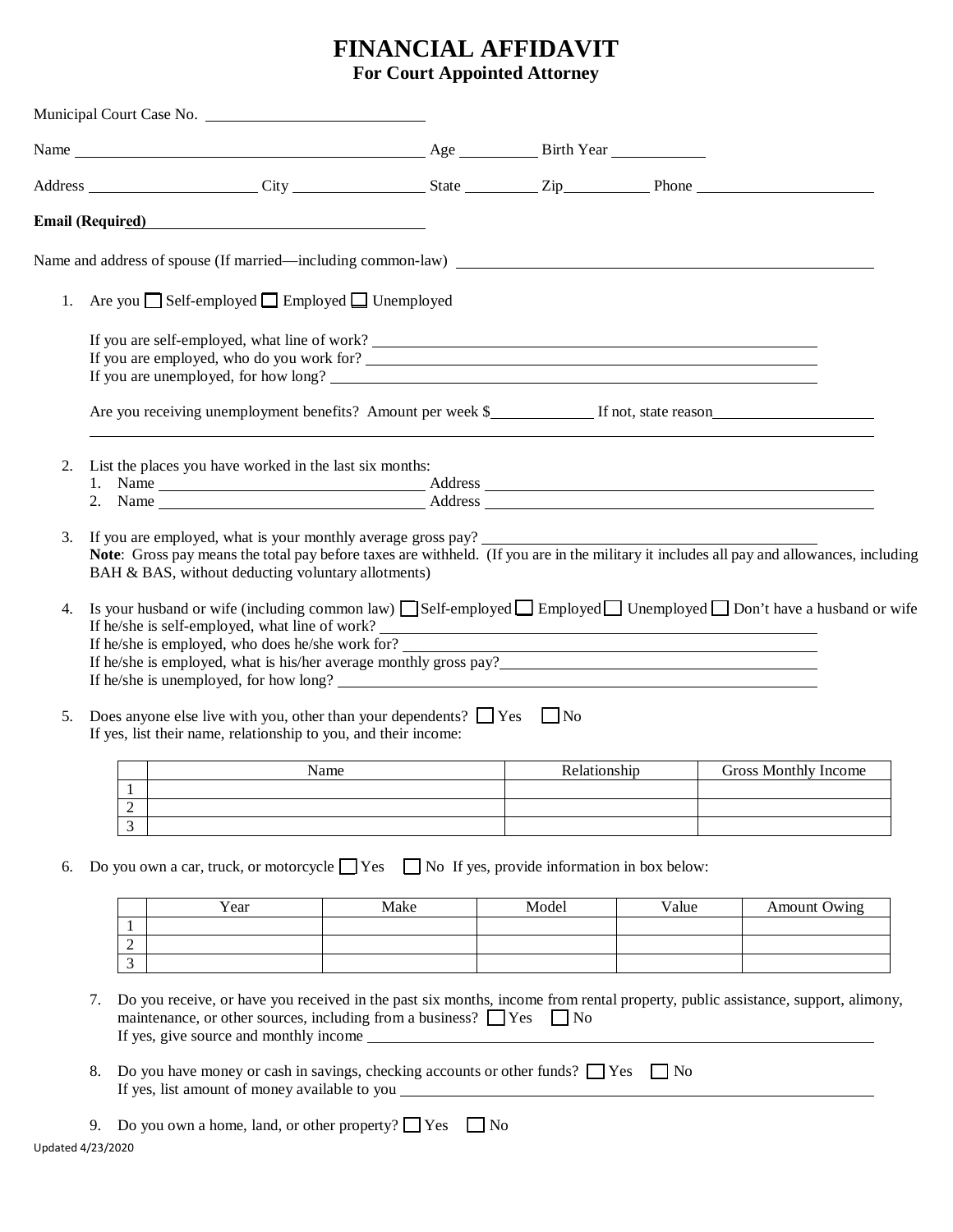| If yes, give value(s) $\qquad \qquad$ $\qquad \qquad$ $\qquad$ $\qquad \qquad$ $\qquad \qquad$ $\qquad \qquad$ $\qquad \qquad$ $\qquad \qquad$ $\qquad \qquad$ $\qquad \qquad$ $\qquad$ $\qquad \qquad$ $\qquad \qquad$ $\qquad$ $\qquad$ $\qquad$ $\qquad$ $\qquad$ $\qquad$ $\qquad$ $\qquad$ $\qquad$ $\qquad$ $\qquad$ $\qquad$ $\qquad$ $\qquad$ $\qquad$ |                                                                                                                                                                                                                                                                                                                                                                                                                                                                                                                                                                         |  |  |  |  |  |  |  |
|----------------------------------------------------------------------------------------------------------------------------------------------------------------------------------------------------------------------------------------------------------------------------------------------------------------------------------------------------------------|-------------------------------------------------------------------------------------------------------------------------------------------------------------------------------------------------------------------------------------------------------------------------------------------------------------------------------------------------------------------------------------------------------------------------------------------------------------------------------------------------------------------------------------------------------------------------|--|--|--|--|--|--|--|
| 10. Have you transferred any property since the date of the alleged crime? $\Box$ Yes $\Box$ No                                                                                                                                                                                                                                                                |                                                                                                                                                                                                                                                                                                                                                                                                                                                                                                                                                                         |  |  |  |  |  |  |  |
| 11. Can you afford to pay anything towards the costs of your defense at this time? $\Box$ Yes $\Box$ No<br>If yes, how much?                                                                                                                                                                                                                                   |                                                                                                                                                                                                                                                                                                                                                                                                                                                                                                                                                                         |  |  |  |  |  |  |  |
| 12. Do you currently have any other court cases pending in this court in which you already have counsel appointed?<br>$\Box$ Yes $\Box$ No<br>If yes, give attorney's name                                                                                                                                                                                     |                                                                                                                                                                                                                                                                                                                                                                                                                                                                                                                                                                         |  |  |  |  |  |  |  |
| 13. If you are a student, please fill out the information below:<br>a. Do you have a scholarship and/or grant $\Box$ Yes $\Box$ No<br>b. Do you receive any other form of financial assistance?<br>i. GI Bill $\Box$ Yes $\Box$ No<br>iii. Student loans $\Box$ Yes $\Box$ No<br>iv. Other financial aid $\Box$ Yes $\Box$ No<br>$c_{\cdot}$                   | If yes, what is the amount of such scholarship/grant per semester $\frac{1}{2}$<br>If yes, amount received per semester \$<br>ii. Payments from a family member, trust fund, etc. Yes<br>$\Box$ No<br>If yes, specify<br>Amount received per semester \$<br>If yes, amount received per semester \$<br>How much do you owe on the loan? \$<br>When do you expect to begin paying the amount due?<br>v. If yes, specify amount per semester \$<br>i. What is your tuition amount per semester? $\frac{1}{2}$<br>All applicants must complete the remainder of this form. |  |  |  |  |  |  |  |
|                                                                                                                                                                                                                                                                                                                                                                |                                                                                                                                                                                                                                                                                                                                                                                                                                                                                                                                                                         |  |  |  |  |  |  |  |
| (Check one)                                                                                                                                                                                                                                                                                                                                                    |                                                                                                                                                                                                                                                                                                                                                                                                                                                                                                                                                                         |  |  |  |  |  |  |  |
| $\Box$ Single                                                                                                                                                                                                                                                                                                                                                  | Total number of dependents:                                                                                                                                                                                                                                                                                                                                                                                                                                                                                                                                             |  |  |  |  |  |  |  |
|                                                                                                                                                                                                                                                                                                                                                                |                                                                                                                                                                                                                                                                                                                                                                                                                                                                                                                                                                         |  |  |  |  |  |  |  |
|                                                                                                                                                                                                                                                                                                                                                                |                                                                                                                                                                                                                                                                                                                                                                                                                                                                                                                                                                         |  |  |  |  |  |  |  |
| STATUS:<br>Married (include common law)<br>Widowed<br>Separated/divorced                                                                                                                                                                                                                                                                                       | Dependents (people for whom you are responsible to support):<br>List names, ages, and relationship to you                                                                                                                                                                                                                                                                                                                                                                                                                                                               |  |  |  |  |  |  |  |

Monthly Bills:

| Rent/House payment          |  |
|-----------------------------|--|
| Food/Clothing               |  |
| <b>Utilities</b>            |  |
| Alimony/Maintenance         |  |
| Child Support               |  |
| <b>Installment Payments</b> |  |
| <b>Other Payments</b>       |  |
| <b>Total Payments</b>       |  |

I certify under the penalty of perjury that the foregoing is true and correct. By signing below, I authorize the City of Manhattan to verify my past and present employment earnings, records, bank accounts, stock holdings, and any other assets balances that are needed to process this affidavit with the municipal court. I further authorize the City of Manhattan to order a consumer credit report and verify other credit information, including past and present records and income. Executed this  $\_\_\_\_\_\$  day of  $\_\_\_\_\$ , 20  $\_\_\_\_\$ .